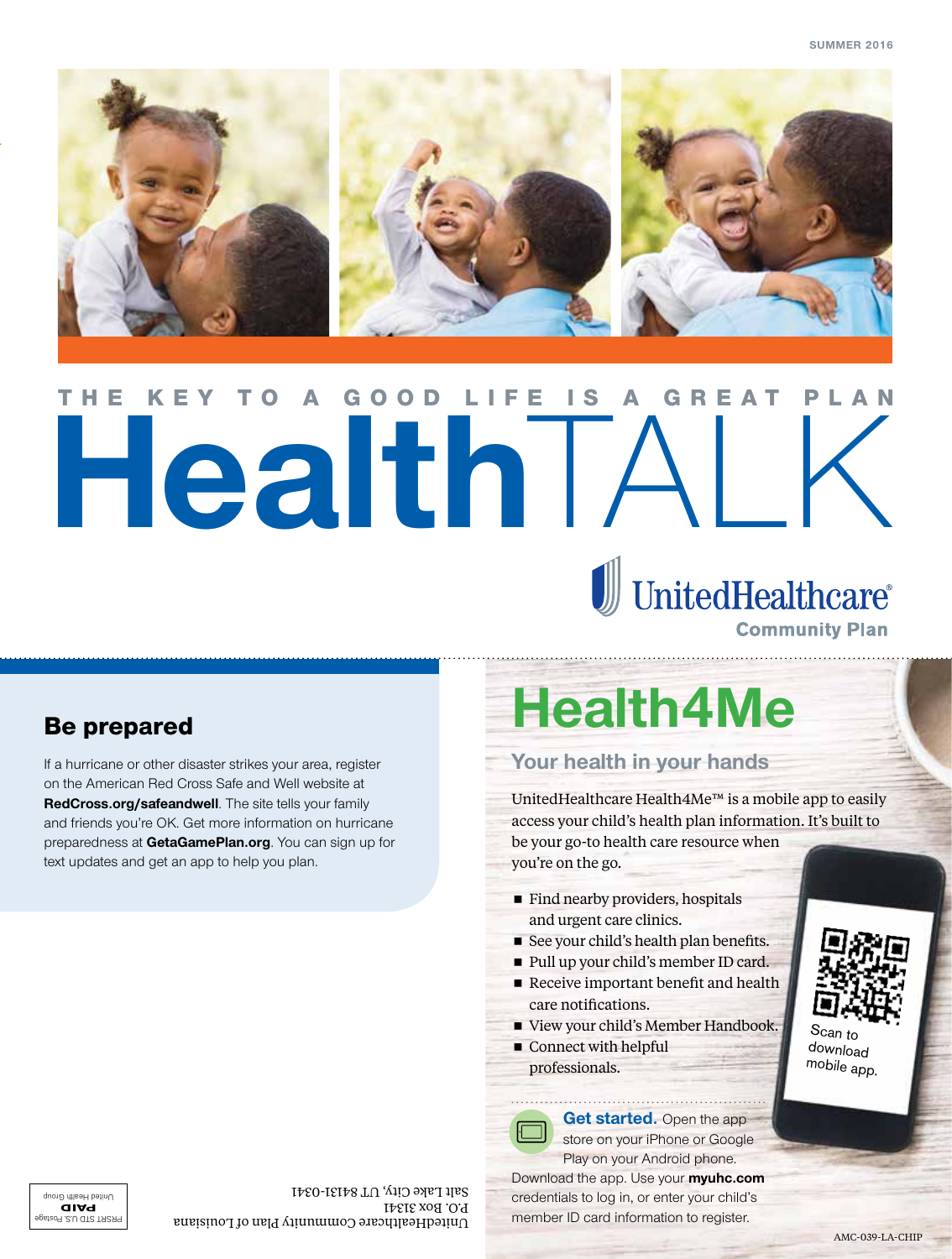## Medicaid expansion

Medicaid in Louisiana has expanded. The combined Medicaid and LaCHIP program is now called Healthy Louisiana.

More people are eligible for the new plan. This includes adults aged 19–64 with household incomes up to 138 percent of the poverty level. You do not need to have a child in your household to be eligible. See **healthy.la.gov** to learn more.



### We care for you

Care management helps members get the services and care they need. Care coordinators work with the health plan, members' physicians and outside agencies. Care management helps people who have:

- physical disabilities
- complex health problems
- serious mental illness
- other special needs

We also have disease management programs. Members in these programs get reminders about their care. They help members with chronic illnesses such as:

■ diabetes ■ asthma ■ COPD ■ depression



**Help is here.** Call Member Services toll-free at **1-866-675-1607 (TTY 711)** to ask about programs that can help your child.



# **Teen time**

### **Checkups are important at adolescence.**

Checkups help keep kids healthy at any age. Even preteens and teenagers should see the doctor for a well visit each year. These visits make sure your child is maturing well. Your child's body mass index (BMI) will be measured. BMI uses height and weight to see if your child weighs too much or too little.

The doctor and your child can discuss risky behaviors. These include substance abuse and safety. Sexual health will also be discussed. Plus, your child will get any shots or tests he or she needs.

When the preteen years start, it's time for another round of shots. Tdap, HPV and meningococcal vaccines are recommended for most 11- to 12-year-olds. In addition, teens need a booster of the meningococcal vaccine at age 16.

**Get guidance.** Preventive guidelines are available. This document says what tests and shots are needed and when. Visit **myuhc.com/CommunityPlan** or call toll-free **1-866-675-1607 (TTY 711)** to get a copy.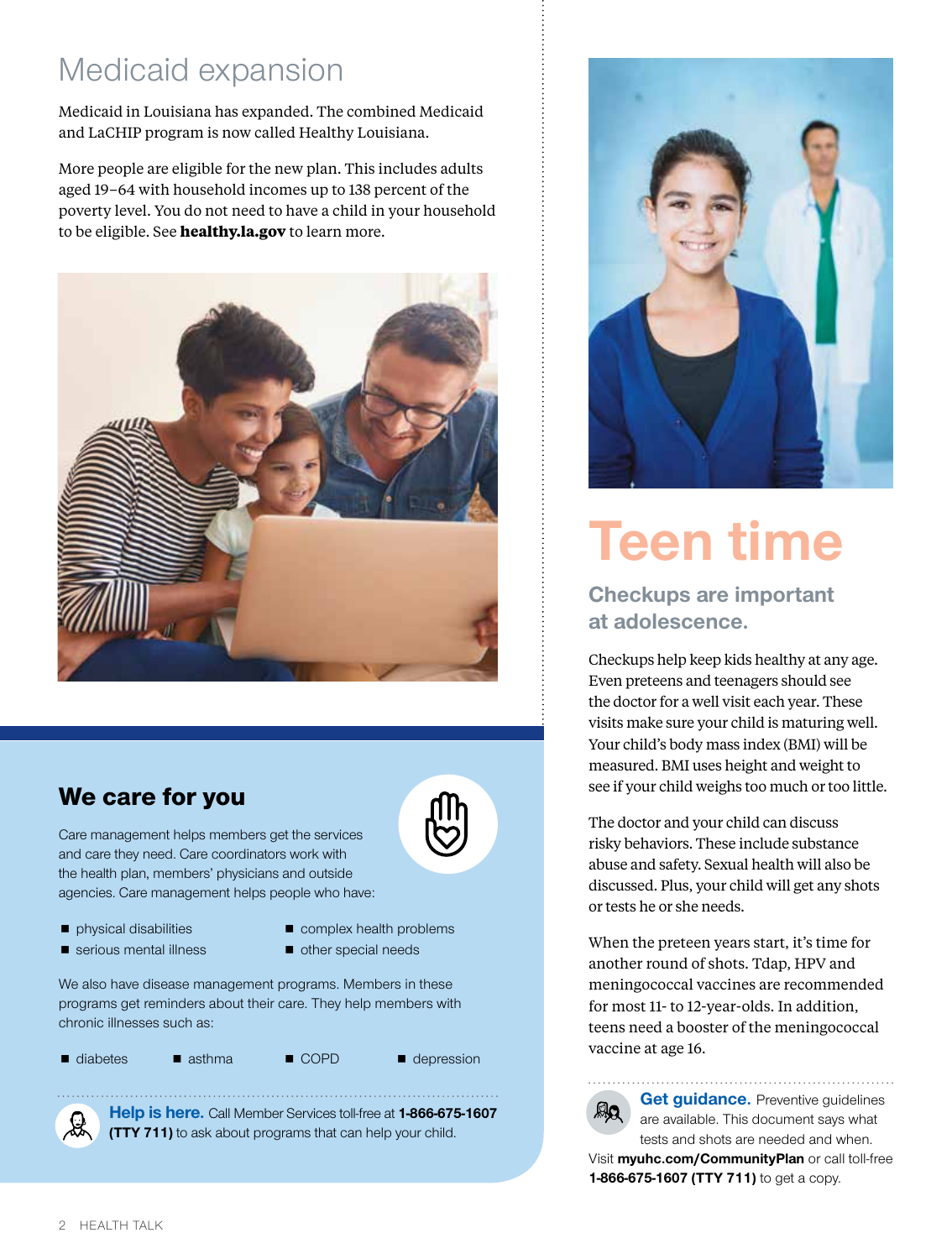# **The right dose**

#### **Finding the best treatment for your child's ADHD**

If your child has attention deficit hyperactivity disorder (ADHD), his or her provider may suggest medication. There are several kinds of medicines that treat ADHD. It may take a while to find the best medicine for your child.

Your child may need to change medicines or dosages a few times. Some medicines may not help your child. Others may cause side effects. A dose may be too low or too high.

That's why it's important for children on ADHD medicine to see their doctors often. Go 30 days after your child starts taking medicine. Then be sure to keep regular appointments. Behavioral therapy and counseling can also help.



# Ask Dr. Health E. Hound

#### **Q: How can I help my child stay safe on a bicycle?**

**A:** It's fun to be active outdoors. Riding a bike is a great way to get around. It's good exercise, too. Make every ride a safe ride with these tips.

**Wear a helmet.** Get a helmet habit started the very first time your child rides a tricycle or is a passenger on an adult bike. Use only helmets designed for bike riding. Show your child how important it is by wearing a helmet yourself. Falls can happen anywhere, so make sure your child wears a helmet every time he or she rides.

**Teach traffic safety.** Teach your child the rules of the road. Show your child how to stop and look all ways before crossing or entering a street. Tell him or her to ride on the right side, with traffic, and obey traffic signs and signals.

**Use right-sized bikes.** Don't buy a large bike for your child to grow into. Bikes that are too big are hard to control. A well-fitting bike will allow your child to put the balls of his or her feet on the ground.

**Stay safe.** Get more tips for keeping your children safe and healthy. Find out how to treat the sunburns, bug bites and skinned knees common in summer. Visit **UHCCommunityPlan.com/LAkids**.